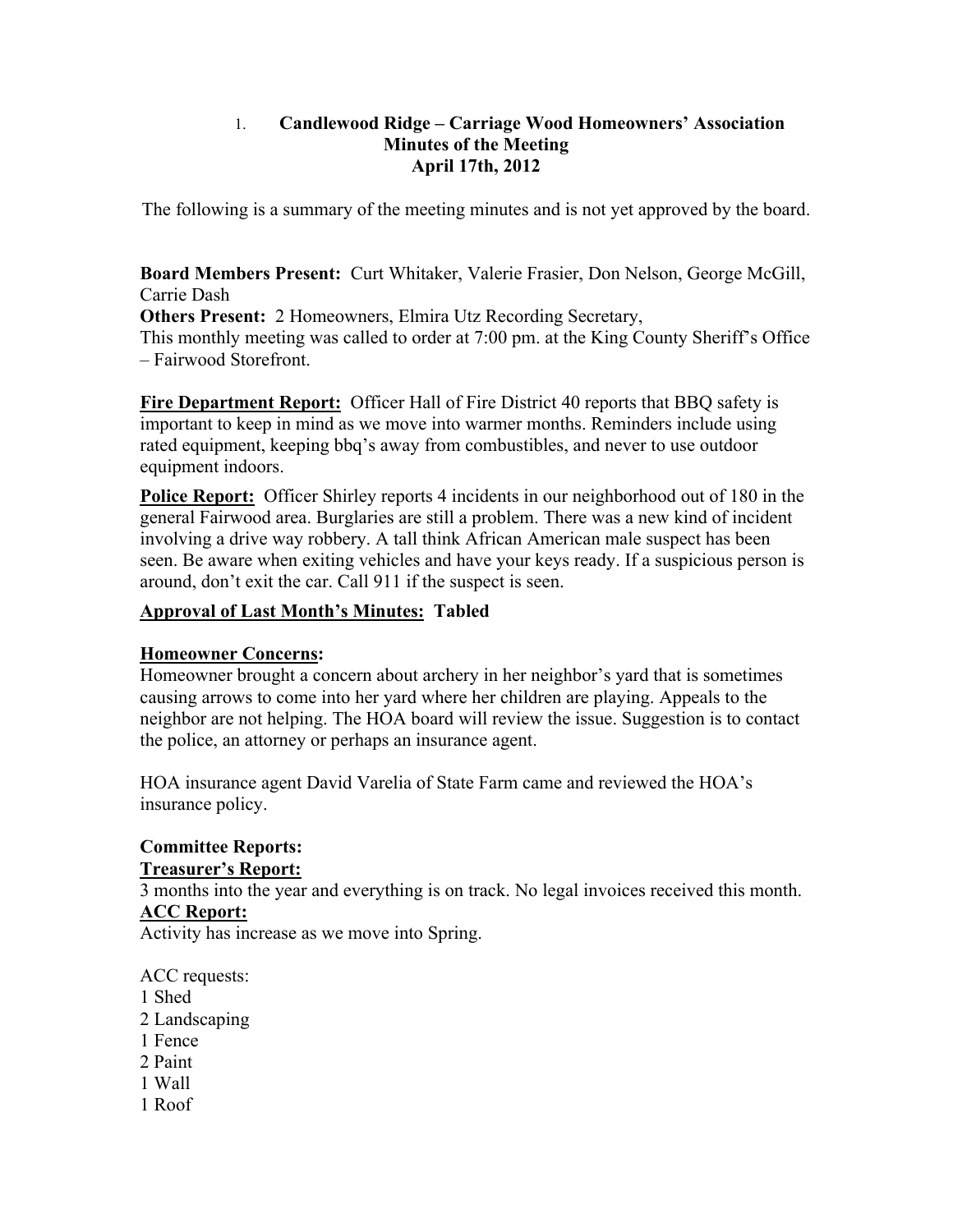#### 1 Windows

- 1. Reminder Our CC&Rs and Rules and Regulations clearly state that exterior projects such as roofs, painting, fencing, decks, driveways, major landscaping and patios require the submission and approval of an ACC request before commencing the project. The ACC has up to 30 days to respond to an ACC request but tries to respond much sooner than that. It is recommended that if a response to an ACC request has not been received within two weeks, the homeowner should contact the ACC Chairman via email at architecture@crcwhoa.org or by leaving a voice message at 425-738-8611. For emergency type repairs notify the ACC Chairman as indicated above and mention that it is an emergency type situation. Please do not contact the ACC chairman via a home phone number.
- 2. A notebook with samples of colors that provide a range of colors that meet HOA guidelines for repainting homes is available and will be provided upon request. Please contact the ACC chairman as indicated above if you would like to see it.
- 3. Please remember we do not accept ACC request forms via email. Please mail them to CR/CW HOA, PO Box 58397, Renton, WA 98058

#### **Common Areas Maintenance Report:**

Not much to report this month. A few branches need removing-calling Davies tree service for a quote.

- Reminder to all Homeowners It is our responsibility (Not King County's) to keep the street drains clear. Please clear the debris and leaves from the drains by your house and at the ends of your street.
- Reminder all dogs must be on leash this is a King County Law as well as our policy in our HOA Parks.
- King County Sheriff Patrols and requests will now be coordinated by the CAM Chair and monthly reports will be submitted before each monthly meeting. Please contact the Board with any areas of concern and we will do our best to accommodate.
- Please keep a watch for suspicious Activity and call 911

**Reminder:** Our parks are private parks which exist for the use and enjoyment of HOA residents, their families and guests. They are not public parks. Our park usage rules apply to everyone. Following are some of the rules that have been established to maximize safety, and minimize liability and maintenance cost:

A. Park Hours: 9:00 am to dusk.

B. No Smoking, alcohol, drugs, loud music, golfing, motorized vehicles or **Fireworks** are allowed.

C. Animals must be leashed and owners are responsible for cleaning up after their animals.

• Reminder to all Homeowners – It is our responsibility (Not King County's) to keep the street drains clear. Please clear the debris and leaves from the drains by your house and at the ends of your street.

#### **Complaints Negotiations Report:**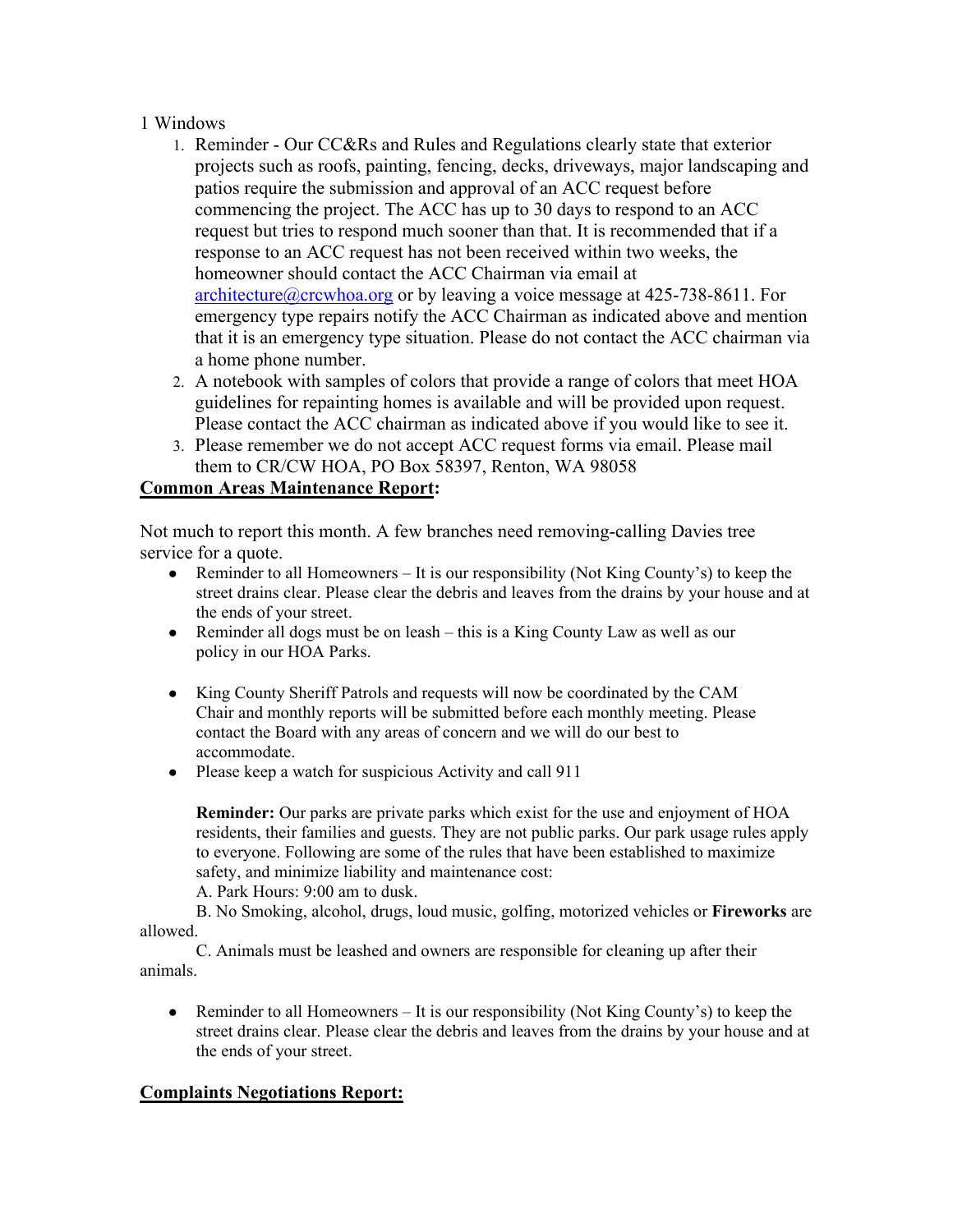Complaints chair Sue Salcido has resigned. The HOA is seeking a replacement board member. Please contact president@crcwhoa.org to express interest.

## **Capital Improvement Committee:**

Please contact the board if you have any ideas for Capital Improvements.

## **Legal and Insurance Report:**

Not present.

#### **Nominating Committee**

John Utz is chair, Catherine George is the first Homeowner member. If you are interested in volunteering for this committee please contact the HOA president.

## **Rental Home / Change of Address Committee**

Changes of Address and Rentals

• Reminder – When HOA correspondence needs to be delivered to an address other than the HOA street address, your HOA needs to be notified in writing of the correct address to send the correspondence. This applies to absentee homeowners who are renting or leasing their homes, homes that are vacant, and homeowners who choose to receive their correspondence at a PO Box or alternate address. In addition homeowners who are renting or leasing are required to comply the provisions of the Leasing/Rental of Homes/Tenants Rules and Regulations.

#### **Old Business:**

Park Security-CR/CW HOA is still working on scheduling a meeting with Fairwood Greens HOA to discuss utilizing their Securitas patrols for the short block between the Greens border and the Candlewood Ridge Park.

#### **New Business:**

Sue Salcido has resigned from the HOA board. If you are interested in serving on the HOA board please contact president@crcwhoa.org

Elmira Utz has resigned as the Recording Secretary effective July  $1<sup>st</sup>$ . If you are interested in applying for this position please contact president  $@crcwhoa.org$ 

**Welcoming Committee** – If you are new to the neighborhood and would like an HOA information packet, call the HOA phone number at 425-738-8611 and leave a voice message or send an email request to  $info@crewhoa.org$ .

Homeowner asked if we send welcome packets to renters. Answer is yes we do, if we are notified of the change. Please feel free to notify the HOA if you notice a move happening in your area.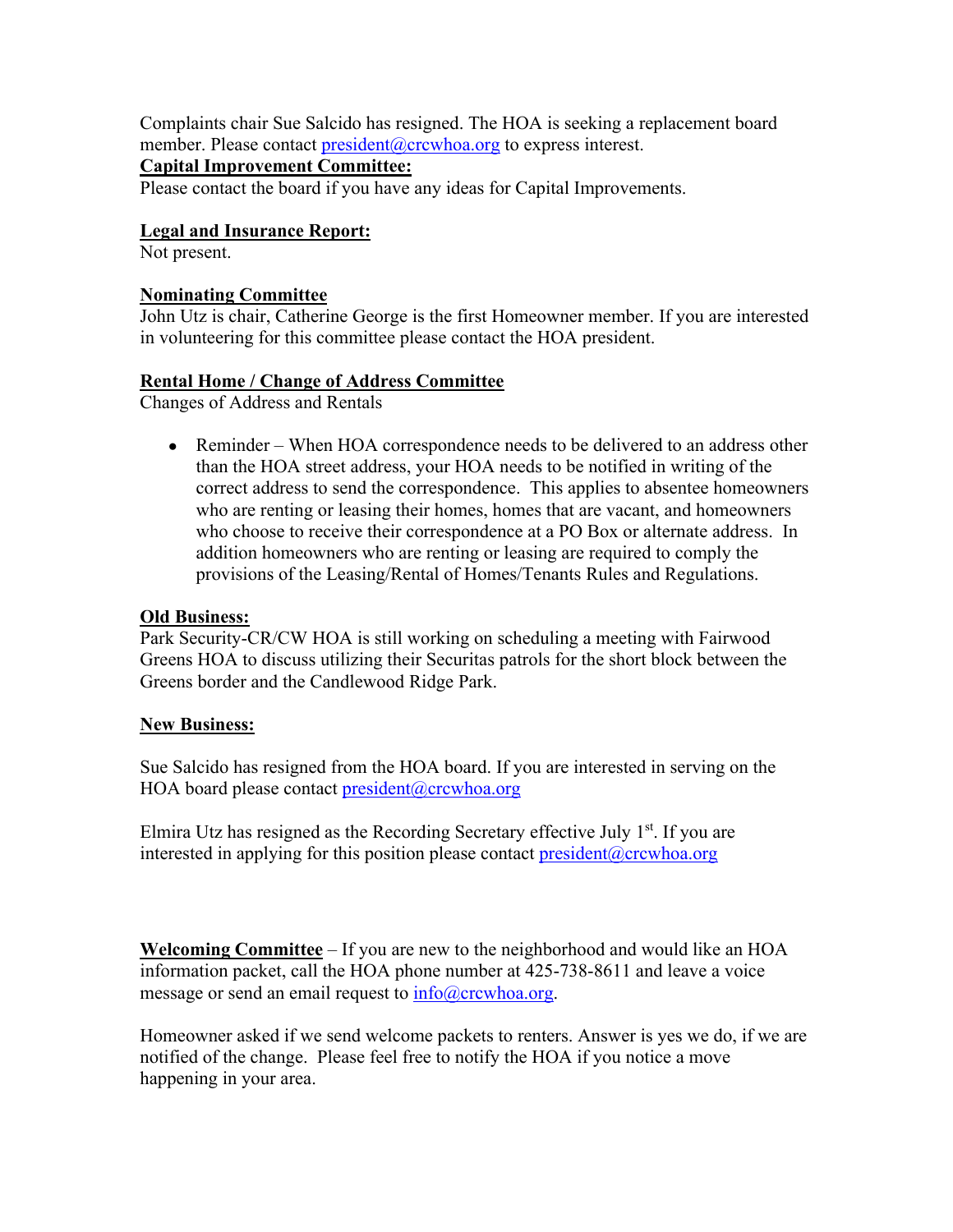**Special Topics:** Visit our Website and contact the HOA via Email at:

Web – www.crcwhoa.org

Email – info@crcwhoa.org

A motion was made to adjourn the meeting at 8:15 pm.

# **Next Board Meetings:**

- May  $15^{th}$ , 2012
- June  $19^{th}$ , 2012
- July  $17^{th}$ , 2012

Meetings are usually held at **7:00 pm.** at the Sheriff's Office, Albertson's Shopping Center.

All Homeowners are welcome to attend.

# 1. **Candlewood Ridge / Carriage Wood Announcements & Reminders**

**\*ACC Requests** - The HOA CC&Rs and Rules and Regulations documents clearly state that exterior projects such as roofs, painting, fencing, decks and patios require the submission and approval of an ACC request before commencing the project. The ACC has up to 30 days to respond to an ACC request but tries to respond much sooner. It is recommended that if a response to an ACC request has not been received within two weeks, the homeowner contact the ACC Chairperson via email at architecture@crcwhoa.org or by leaving a voice message at 425-227-4227. ACC request forms can be found in the Fairwood Flyer or on the HOA website at www.crcwhoa.org. *Please do not contact the ACC Chairperson via a home phone number.*

**\*Carriage Wood and Candlewood Ridge Parks** – A policy has been established to maximum safety, minimize liability and maintenance costs, while allowing homeowners of the association to enjoy our parks. Rules to accomplish this include:

- Park hours: 9:00 am until dusk
- No smoking, alcohol, drugs, loud music, golf, motorized vehicles or fireworks are allowed
- Animals must be leashed and owners are responsible for cleaning up after their animals

Please report suspicious activity in the parks by calling 911. Reference case number 09- 179682 when calling.

\***HOA Website -** Visit the CR/CW HOA website at www.crcwhoa.org to read messages on our Bulletin Board, monthly meeting Minutes, Rules and Regulations documents and much more!

\***Trash and Recycle Receptacles –** A friendly reminder to homeowners that Garbage Cans, Recycle and Yard Waste Receptacles are to be properly stored behind a fence or inside the garage where they are not visible from the street.